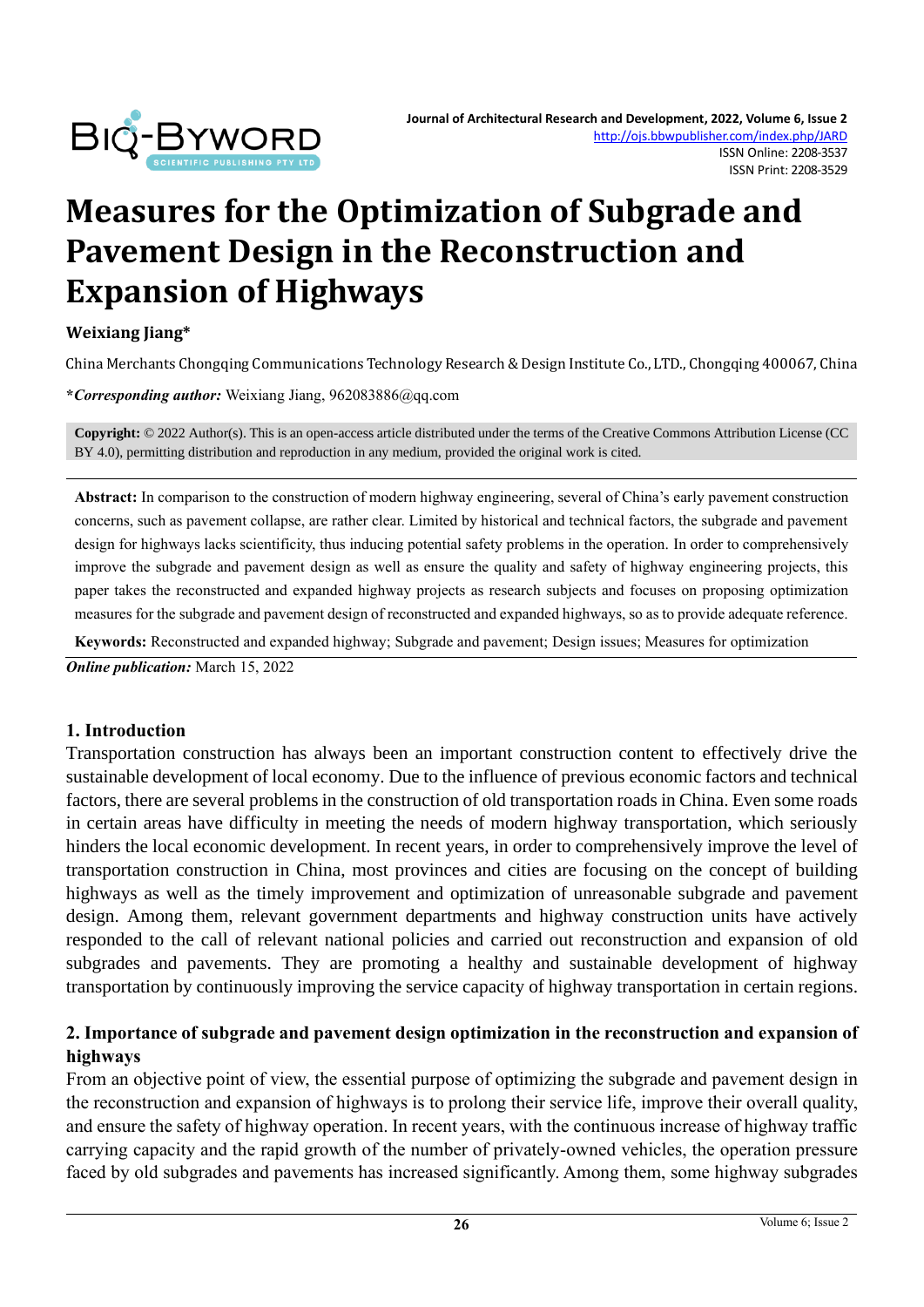and pavements are restricted by previous design factors and technical factors. There are also obvious deficiencies in bearing capacity and operation capacity. If we do not optimize and improve the design in time, the strength and stability of subgrades and pavements will be weakened, and this may even lead to accidents<sup>[1]</sup>.

At present, in order to improve the operation capacity and bearing level of highway subgrades and pavements, relevant government departments and highway construction units are focusing on scientific deployment for the implementation of reconstruction and expansion projects. Reconstruction and expansion projects mainly refer to the timely improvement and optimization of quality issues existing in the original subgrade and pavement or other construction work, so as to better adapt to the development of China's transportation system. In view of the current optimization of subgrade and pavement design in highway reconstruction and expansion, the participating units can further enhance the stability of the overall road structure and effectively meet the development of urban economic construction by taking the initiative to incorporate the surrounding environment and construction requirements of highway reconstruction and expansion projects.

#### **3. Problems and performance of subgrade and pavement design in the reconstruction and expansion of highways**

The negative effects brought by previous technical factors and design factors cannot be completely eliminated in a short period of time. Coupled with the influence of other factors, there are many design issues faced by the reconstruction and expansion of highway subgrades and pavements. At the same time, there are many professional construction coordination problems involved in these projects. If the construction problems of various disciplines are not coordinated and optimized in advance, a series of safety problems may occur.

One of the problems occurring in the reconstruction and expansion of highways is the designers do not produce reasonable reconstruction and optimization design in line with the actual traffic volume. The reason may be that the designers do not have a good grasp of the actual traffic volume or estimated volume, which ultimately leads to the phenomenon where the reconstruction and expansion design does not meet the expectations or deviate from the original expansion requirements. Even if the project has been completed, it is difficult to completely eliminate the existing problems from the past  $[2]$ .

On the other hand, there are many issues in the splicing design of new and old subgrades. Splicing design can be regarded as a common problem in the reconstructed and expanded highway subgrade and pavement design. If a construction personnel fails to carry out construction operation in line with the actual state of the site and the requirements of the design scheme, structural cracks may occur. In serious cases, it will lead to the settlement of old and new subgrades as well as affect the quality of highway engineering construction.

In addition, in the current environment of energy conservation, environmental protection, and sustainable development, the key consideration in the current reconstruction and expansion of highway subgrade and pavement is how to realize the scientific and rational utilization of the old subgrade and pavement as well as reduce the use of raw materials. However, due to the influence of various factors, there are many issues that need to be solved urgently, such as the inadequate implementation of processes and the low efficiency of resource utilization during the design and construction of subgrade and pavement in the reconstruction and expansion of highways.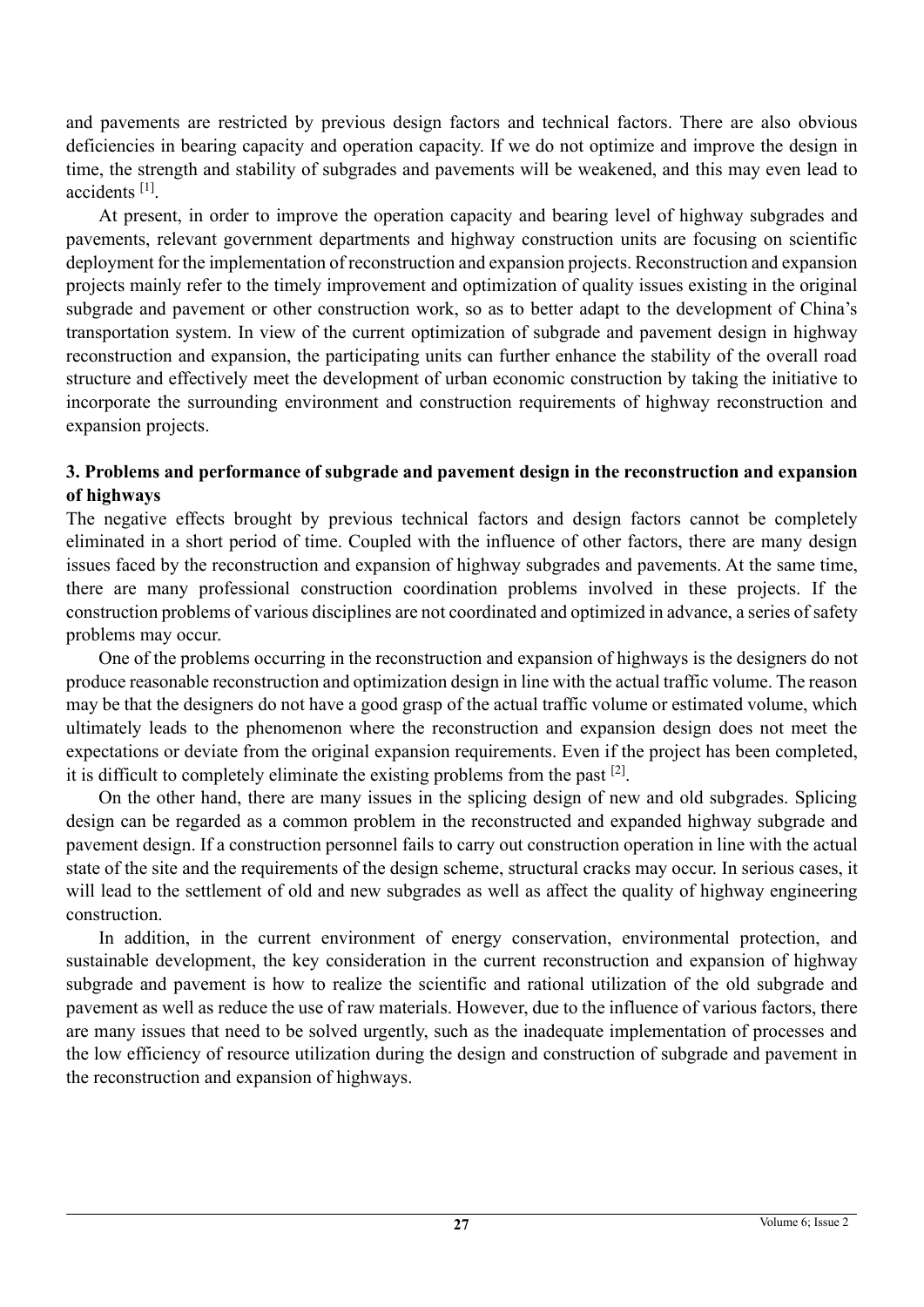# **4. Measures for the optimization of subgrade and pavement design in the reconstruction and expansion of highways**

# **4.1. Focus on the alignment index of subgrade and pavement**

Compared with the old highway engineering grade, the highway engineering grade after reconstruction and expansion significantly improves. In that way, the comprehensive performance requirements will be stricter. In order to ensure that the grade of the reconstruction and expansion project meets the expected requirements, the designer should take scientific and reasonable measures to reduce the influence of the longitudinal slope caused by reconstruction and expansion under the premise of ensuring the safety and reasonableness of the original construction quality. At the same time, the designer also needs to focus on the optimization of the pavement's radius and length. If the radius and length of the pavement do meet the curve requirements, the pavement should be redesigned in consideration of the actual situation. It should be noted that in order to further enhance the safety performance of vehicles, designers should give priority to the length and radius of large curves.

## **4.2. Implement subgrade widening and connection**

Subgrade widening, as the key but difficult feature in the design of subgrade and pavement in the reconstruction and expansion of highways, often has a decisive impact on the construction quality and effect of reconstructed and expanded highway projects. From previous construction experience, the widening of reconstructed and expanded subgrades can be divided into two forms – unilateral subgrade widening and bilateral subgrade widening – according to different construction needs. In order to ensure the expected effect of highway subgrade widening and connection, it is suggested that construction units should take several measures to strengthen the effect of highway subgrade widening and connection [3].

### **4.2.1. Optimize the treatment method of subgrade expansion**

The old subgrade structure has problems with subgrade settlement after long-term operation and high-load impact from vehicles, but the new subgrade structure has good performance and does not have settlement issues. There will be obvious performance gaps in terms of widening and connection. In view of this problem, if it is not handled in time, longitudinal cracks may occur. Therefore, in order to strengthen the connection between the old and new subgrades, a series of measures such as replacement and compaction should be carried out. For areas rich in groundwater, the method of laying waterproof materials under the subgrade can be used for operation and treatment. In the foundation compaction stage, construction operations should be carried out in accordance with relevant design specifications to reduce unreasonable connection between the old and new structures.

#### **4.2.2. Accurately handle the issue of excavation steps**

Constructors should optimize and improve the old subgrade structure by digging it into a step shape, so as to better connect with the new subgrade. During construction, construction personnel can appropriately reduce the width of excavation steps. Encountering certain environmental conditions during construction, it can be excavated into an inward inclined slope in consideration of the actual situation. In this way, it can further enhance the connection effect between the old and new subgrades.

# **4.2.3. Control the compaction and rolling process**

Strictly controlling the compaction and rolling operation process can be regarded as an important measure to enhance the structural strength of subgrades and pavements in reconstructed and expanded highways. During the construction operation, construction personnel should give priority to impact rolling to enhance the compactness of the new subgrade. In addition, the strength and quality of the structure can be further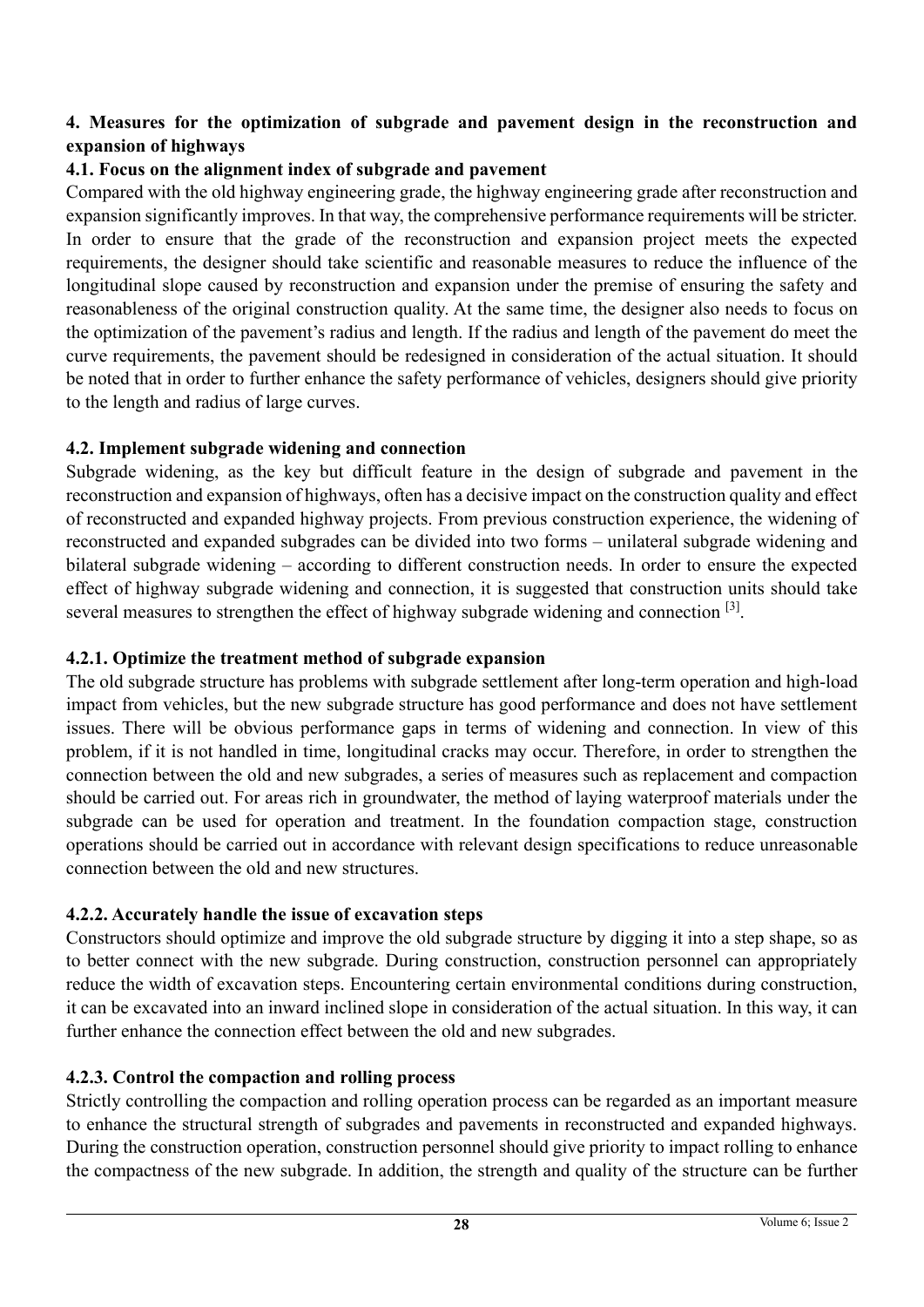enhanced by means of layered compaction and preloaded soil construction. It should be noted that upon the completion of the operation, the on-site construction personnel must wait until the subgrade settlement is stable before they can carry out the next construction process, so as to avoid construction risks [4].

# **4.3. Effectively improve the utilization rate of the old highway**

The structure and quality of some old pavements are relatively stable, and the construction materials used are in line with the construction standards of modern highway engineering. If the field inspection quality meets the standard, construction personnel can reuse the original reconstructed and expanded pavement to meet the requirements of energy conservation and environmental protection construction. At the same time, in the embodiment of construction design details, designers should pay attention to the connection between the old and new subgrades. If the subgrade and pavement structure is relatively complete or there are slight cracks during construction, the minor cracks can be effectively treated by reinforcement after passing a series of standard tests.

It should be noted that the original foundation can be used for treatment in the reinforcement operation to prevent destructive impact on the original pavement structure. For serious damages or cracks over large areas, the reinforcement treatment of the original pavement should be ceased. It is better to re-plan and design the pavement in line with the requirements of highway reconstruction and expansion. For raw materials used in subgrade and pavement construction, it is suggested that on-site construction personnel should give priority to materials with good energy conservation and environmental protection benefits for construction, so as to effectively enhance the sustainable effect of reconstructed and expanded highway subgrades and pavements [5].

# **5. Conclusion**

In a word, there are many important, yet difficult issues involved in the design of reconstructed and expanded highway subgrades and pavements. In the process of optimizing the design, designers should actively deploy and implement the current connection and optimization improvement of the new and old subgrades and pavements in line with the design standards of reconstructed and expanded highway subgrades and pavements as well as relevant construction contents. At the same time, during on-site construction operation, construction personnel should effectively deal with the details and key points in strict accordance with the deployment requirements of the construction scheme, so as to prevent the occurrence of construction risks. In addition, the on-site management personnel should stick to their individual post responsibilities, visit the construction site regularly, and accurately grasp the on-site process flow. Once the construction risks are found, targeted measures must be taken to eliminate them, so as to fundamentally enhance the operation quality of the reconstructed and expanded highway subgrades and pavements.

# **Disclosure statement**

The author declares no conflict of interest.

# **References**

- [1] Sheng S, 2021, Analysis on Optimization Measures of Roadbed and Pavement Design for Reconstruction and Expansion of Highway. Intelligent City, 7(05): 53-54.
- [2] Li H, 2021, Optimization Measures for Subgrade and Pavement Design of Reconstructed and Expanded Highway. Transpoworld, 2021(23): 76-77.